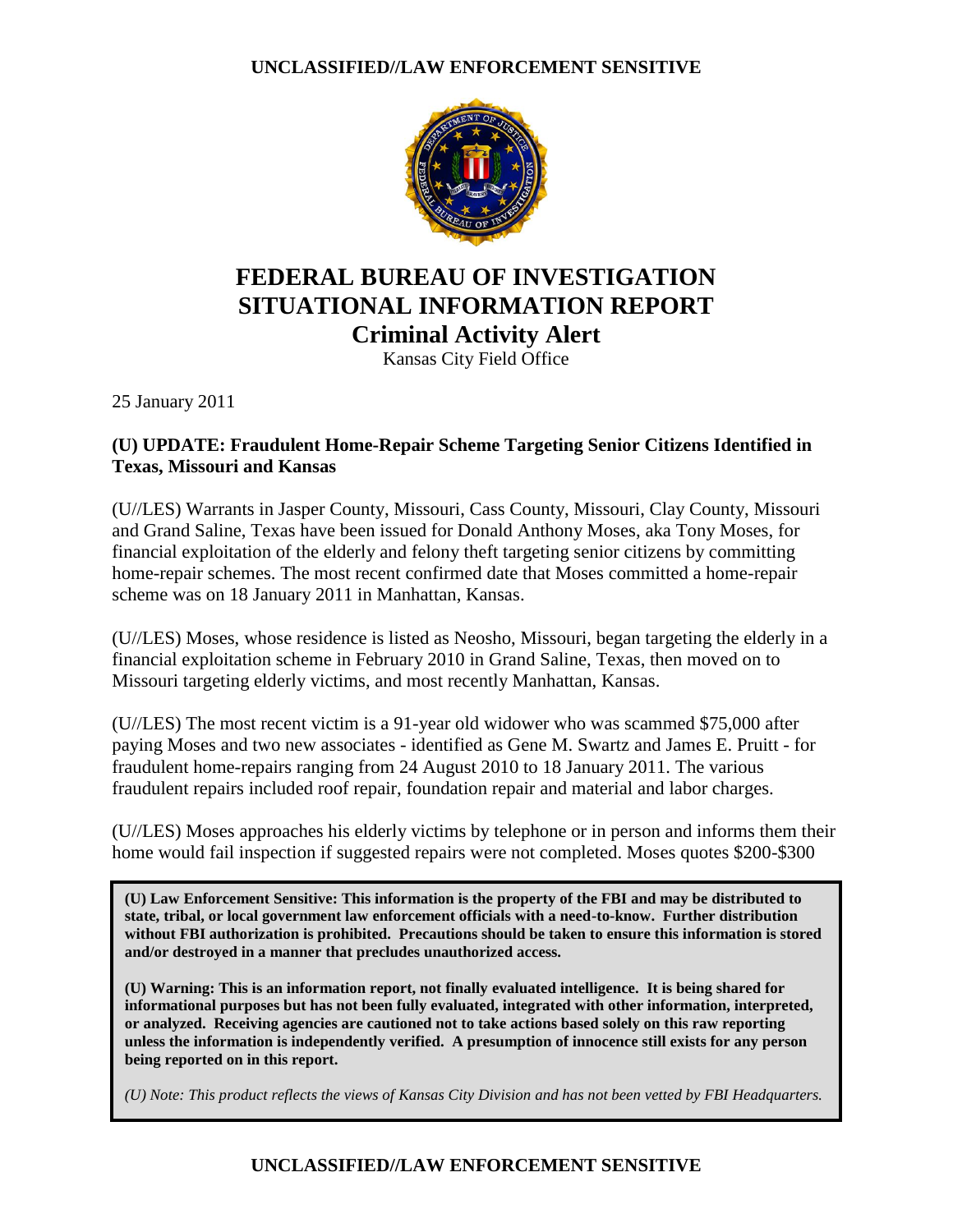for home-repairs, such as sealing driveways, clear-coating roofs, installing flashing on rooves, cleaning gutters and rebracing attics. However, he bills the victim several thousand dollars to tens of thousands of dollars in repair charges. Moses uses scare-tactics and threatens to contact his attorney if they do not pay the fraudulent repair charges. Furthermore, Moses threatened an elderly victim in Texas by intruding in her home and stating that he was not going to leave until the victim wrote a check to Moses for several thousand dollars.

(U) The FBI is releasing this information for situational awareness. Information regarding this investigation should be reported to the FBI Kansas City Division at 816-512-8200 or Springfield Resident Agency at 417-882-3303.

(U//LES) Moses, Swartz and Pruitt Photographs and Descriptions:



(U) Department of Revenue Photo Dated Approximately 2008 Dated Approximately 2007

| Race:        | White               |
|--------------|---------------------|
| Sex:         | Male                |
| Height:      | 5'10''              |
| Weight:      | 160 lbs.            |
| Physical     | Short blonde hair,  |
| Description: | blonde goatee, blue |
|              | eyes, left earring  |
| DOB:         | 10/06/1961          |
| Address:     | 16722 IRIS Rd.      |
|              | Neosho, Missouri    |
| Vehicle:     | White/grey $F-150$  |
|              | Extended cab truck  |

#### UNCLASSIFIED UNCLASSIFIED



(U) Department of Revenue Photo (U) Department of Revenue Photo

(U//LES) Moses Descriptors (U//LES) Swartz Descriptors

| Race:        | White               |
|--------------|---------------------|
| Sex:         | Male                |
| Height:      | 5'11"               |
| Weight:      | 236 lbs.            |
| Physical     | Short gray hair,    |
| Description: | brown eyes, clean   |
|              | shaven              |
| DOB:         | 12/13/1947          |
| Address:     | 422 E. Fountain Rd. |
|              | #85                 |
|              | Joplin, Missouri    |
|              |                     |

#### **UNCLASSIFIED//LAW ENFORCEMENT SENSITIVE**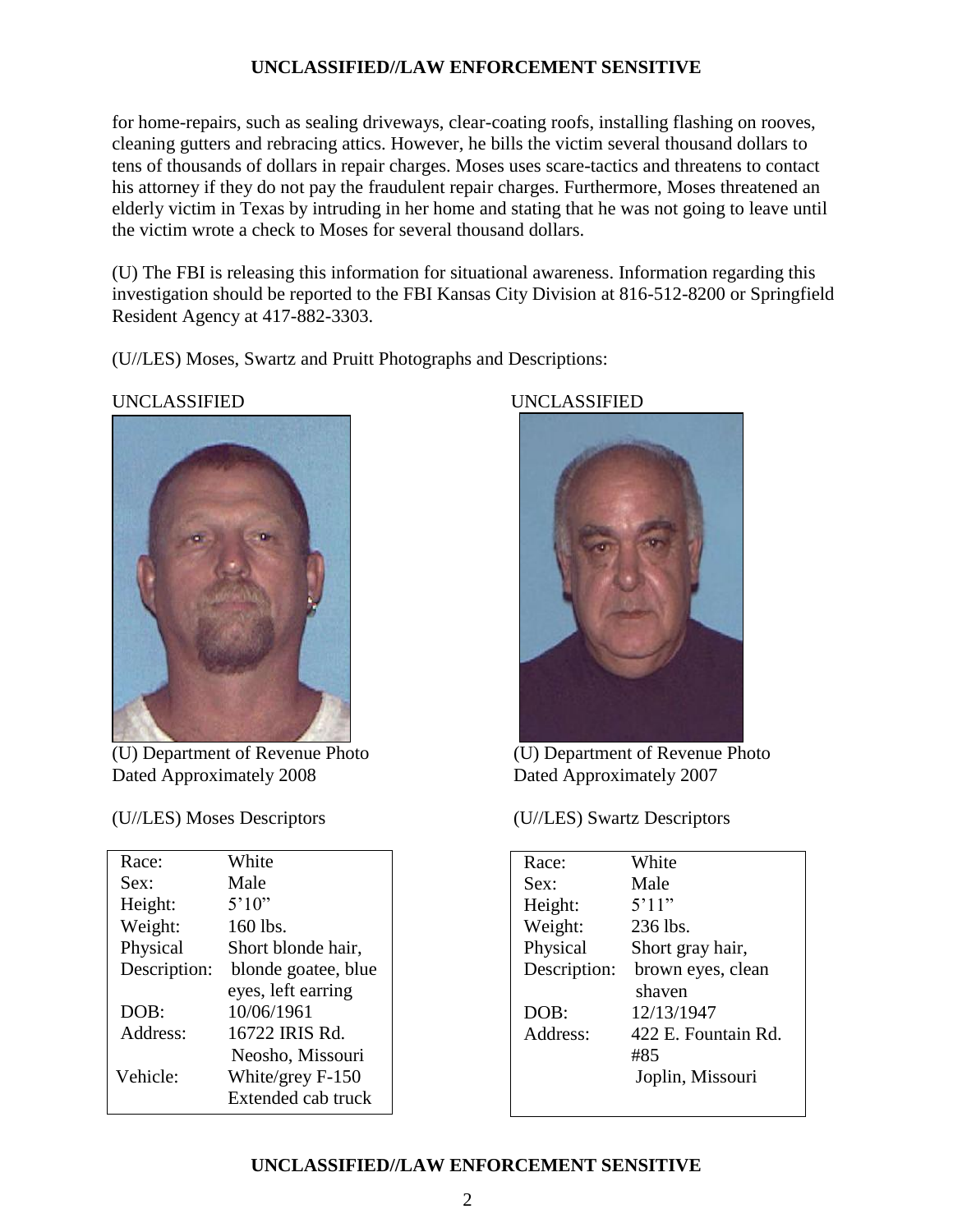#### UNCLASSIFIED



(U) Department of Revenue Photo Dated Approximatley 2010

#### (U//LES) Pruitt Descriptors

| Race:        | White                  |
|--------------|------------------------|
| Sex:         | Male                   |
| Height:      | 6'0''                  |
| Weight:      | 220 lbs.               |
| Physical     | Short brown/gray hair, |
| Description: | hazel eyes, clean      |
|              | shaven, glasses        |
| DOB:         | 04/06/1945             |
| Address:     | 441 Industrial         |
|              | Point, Texas           |
|              |                        |
|              |                        |

(U) This report has been prepared by the Kansas City Division of the FBI. Comments and queries may be addressed to the Kansas City Field Intelligence Group at 816-512-8200 or the Springfield Resident Agency at 417-882-3303.

#### **UNCLASSIFIED//LAW ENFORCEMENT SENSITIVE**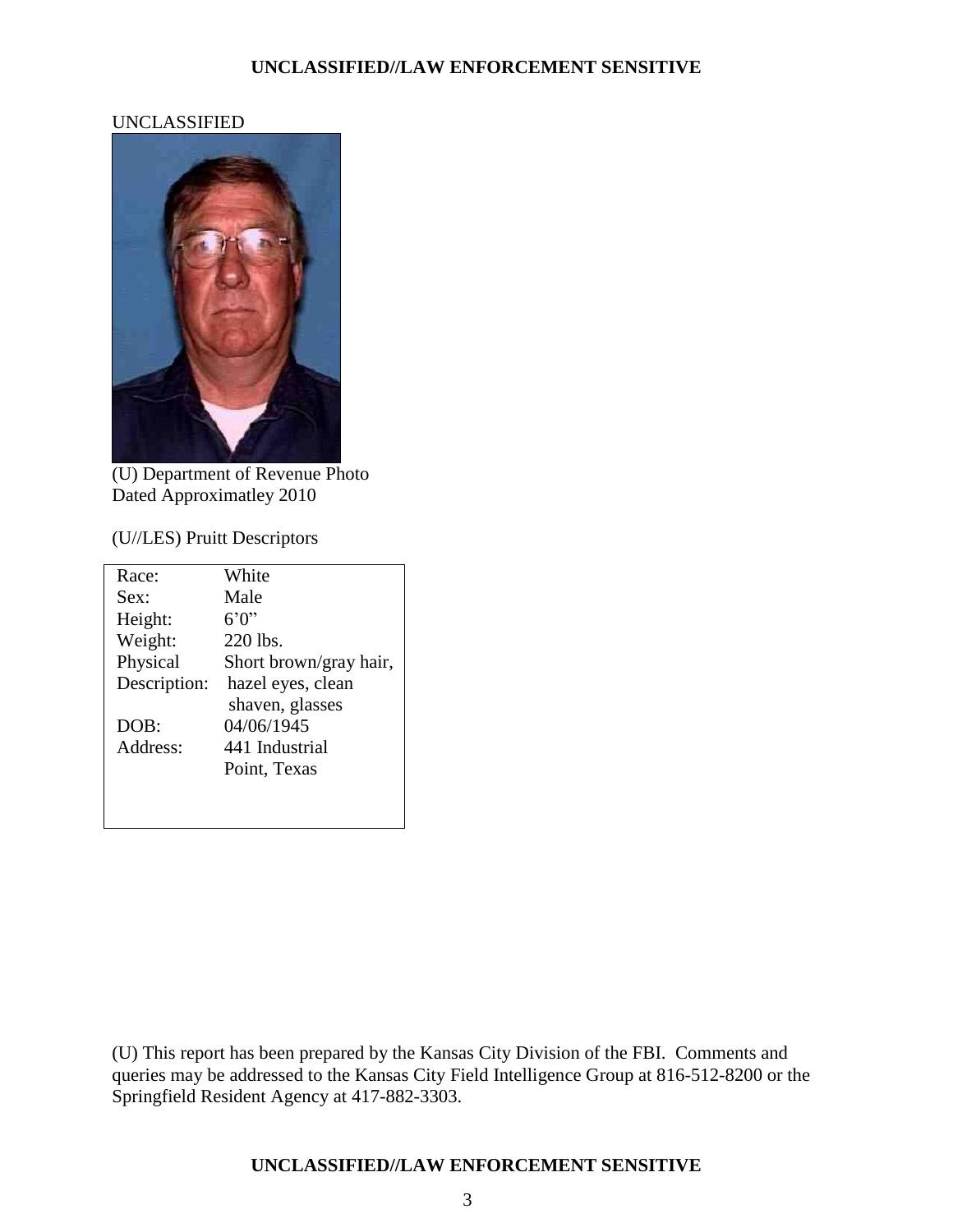#### **Distribution**

FBI Intranet FBI Dallas Division Grand Saline, Texas Police Department Jasper County, Missouri Sheriff's Office Kansas Fusion Center Kansas Threat Integration Center KC TEW LEO FIG SIG LEO MIAC SIG MIAC Riley County, Kansas Police Department

#### **UNCLASSIFIED//LAW ENFORCEMENT SENSITIVE**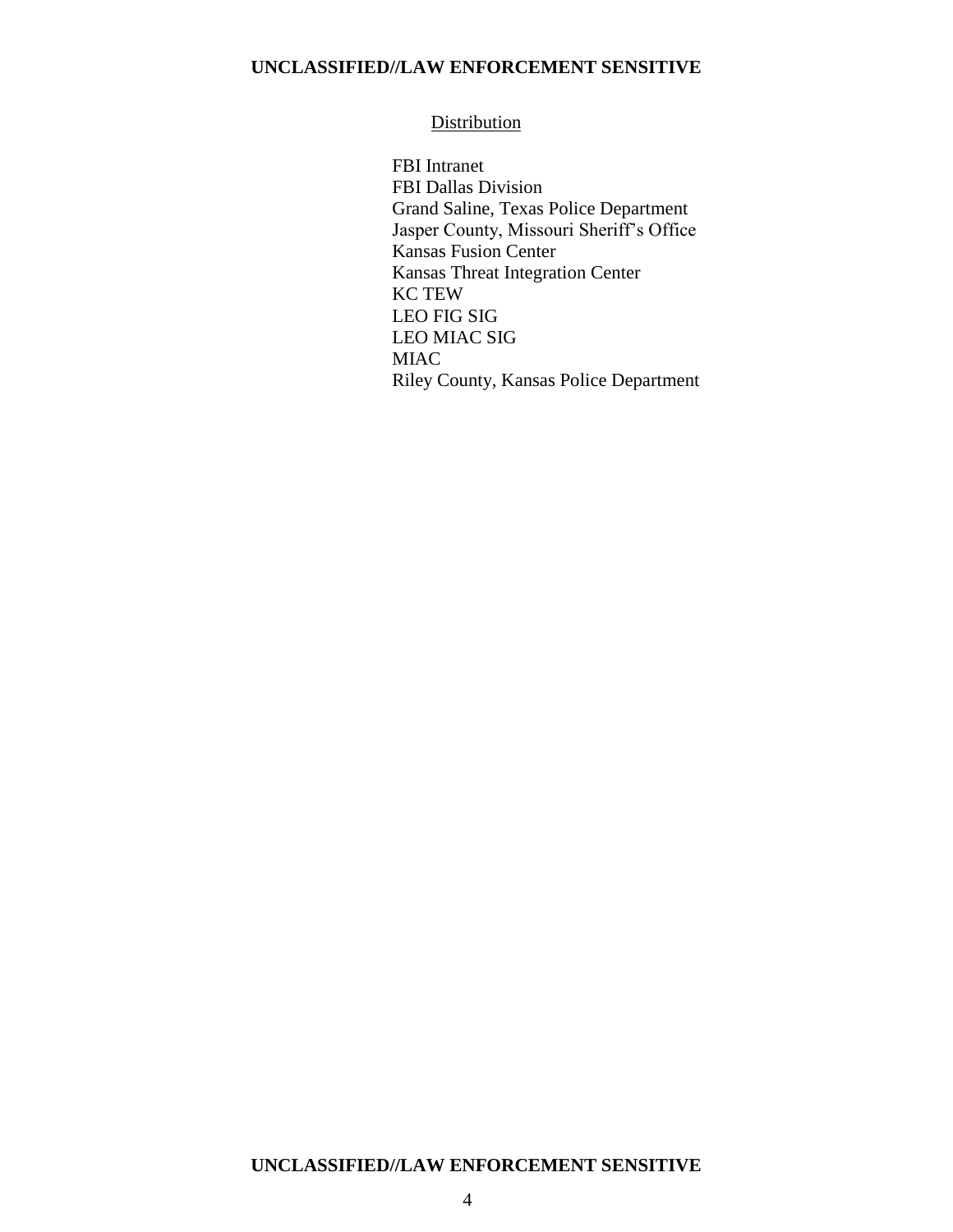## **FBI Customer Satisfaction Survey**

Please take a moment to complete this survey and help evaluate the quality, value, and relevance of our product. Your response will help us serve you more effectively and efficiently in the future. Thank you for your cooperation and assistance.

**Return to:** *Federal Bureau of Investigation 1300 Summit St. Kansas City, Missouri 64105*

#### **Customer and Product Information**

Product:

Title: UPDATE: Fraudulent Home-Repair Scheme Targeting Senior Citizens Identified in Texas, Missouri and Kansas Dated: 25 January 2011\_\_\_\_\_\_\_\_\_\_\_\_\_\_\_\_\_\_\_\_\_\_\_\_\_\_\_\_\_\_\_

Customer Agency: \_\_\_\_\_\_\_\_\_\_\_\_\_\_\_\_\_\_\_\_\_\_\_\_\_\_\_\_\_\_\_\_\_\_\_\_\_\_\_\_\_

#### **Relevance to Your Needs**

- 1. The product increased my knowledge of an issue or topic. (Check one)
	- \_\_\_5. Strongly Agree
	- \_\_\_4. Somewhat Agree
	- \_\_\_3. Neither Agree or Disagree
	- \_\_\_2. Somewhat Disagree
	- \_\_\_1. Strongly Disagree